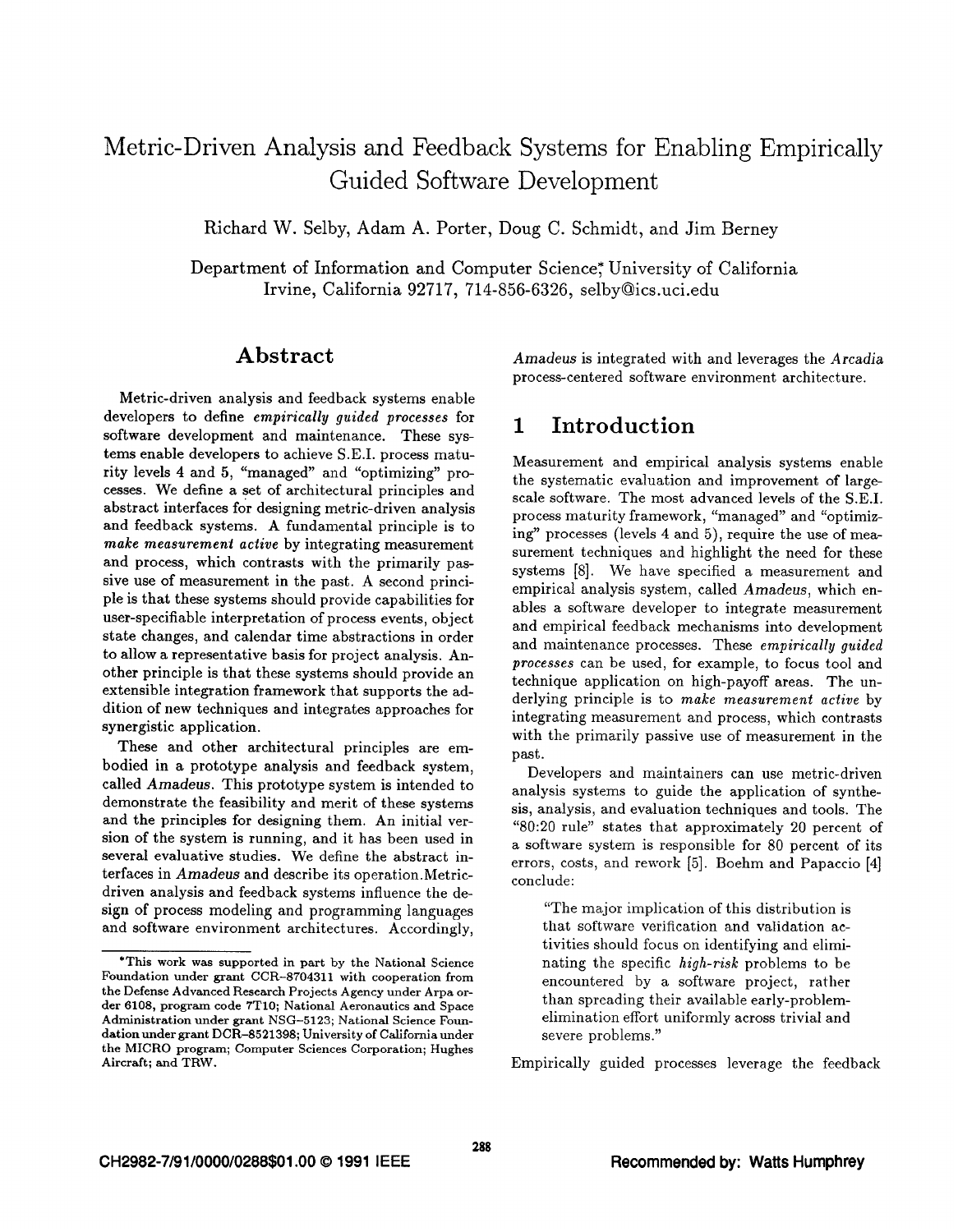provided by metric-based analysis systems to focus development efforts on the high-payoff areas, i.e., the "troublesome 20 percent."

Metric-driven analysis systems for enabling empirically guided processes influence many aspects of software research and practice:

- software environment architectures;
- process modeling and programming formalisms; and
- techniques for definition, collection, and analysis of empirical data.

This paper summarizes the goals of metric-driven analysis and feedback systems and describes a prototype system, Amadeus, which defines abstract interfaces and embodies architectural principles for these types of systems.

## 2 Metric-Driven Analysis and Feedback Systems

Several metric-based analysis systems have been proposed or are under development: TAME [1], Ginger  $[22]$ , SME  $[6]$ , and AMS  $[10]$ , among others. These systems support empirically based techniques for using measurements to describe, analyze, and control software systems and their development processes. These modeling techniques leverage past experience and have many desirable properties, including being scalable to large systems, integratable, and calibratable to new projects. The underlying capabilities of these systems facilitate the definition, collection, analysis, and feedback of empirical metric data — software metrics are numeric and symbolic abstractions of software artifacts, e.g., components, processes, systems. There are also several general paradigms for empirically based software development and evaluation: Basili's improvement paradigm [1] [3], Humphrey/SEI's process maturity levels 4 and 5 [8], McCall/RADC's factor-criteria-metric paradigm [10], Basili/Weiss' goal-question-metric (GQM) paradigm [2], Selby/Porter's classification paradigm [18], and Weiderman/SEI's environment evaluation methodology [23], among others. In this paper, we describe the Amadeus system which provides a flexible and extensible framework for supporting the approaches in these systems and paradigms.

The goals of the Amadeus system are to:

● Provide measurement and empirical feedback mechanisms,

- Define software environment architecture mechanisms for enabling empirically guided development and maintenance processes (level 5),
- Formulate an extensible integration framework for empirically based analysis techniques, and
- Define abstract interfaces for measurement and empirical analysis systems.

Amadeus focuses on evaluation and analysis capabilities for *large-scale* software systems and processes (e.g., >100,000 lines). Measurement-based techniques can be used effectively on very large systems, and they can guide toward high-payoff areas fine-grain analysis techniques that are more tractable on smaller portions of systems. Early foundations of the Amadeus system have been described in [16] [17].

## 3 Amadeus System Operation

This section provides an overview of the Amadeus system operation, including an example empirically guided process, a description of the system characteristics, an explanation of the system conceptual operation, and a summary of the users' view of the system.

### 3.1 Example Empirically Guided Process

Figure 1 shows an example fragment of an empirically guided software maintenance process. This simple, hypothetical example indicates that a software maintainer will check-out a software object (e.g., component) that needs to be modified, modify it, and then check it back into the object store. This maintenance process has been statically instrumented with Amadeus data collection and analysis scripts. After the maintainer has modified the object, an empirical analysis is conducted on the object to calculate whether it is likely to have interface or control faults. If it is likely (based on past data) to have either of these types of faults, appropriate analysis and testing tools are executed on the object.

In this example, the empirical process guidance is derived from the use of metric-based classification trees and underlying metric collection mechanisms. An example classification tree appears in Figure 2, and Section 5 describes this analysis technique more completely. The classification tree generation and metric collection processes are embodied as Amadeus "agents," and they are triggered via "process events" represented as procedure-calls in this example. This example scenario illustrates one type of Amadeus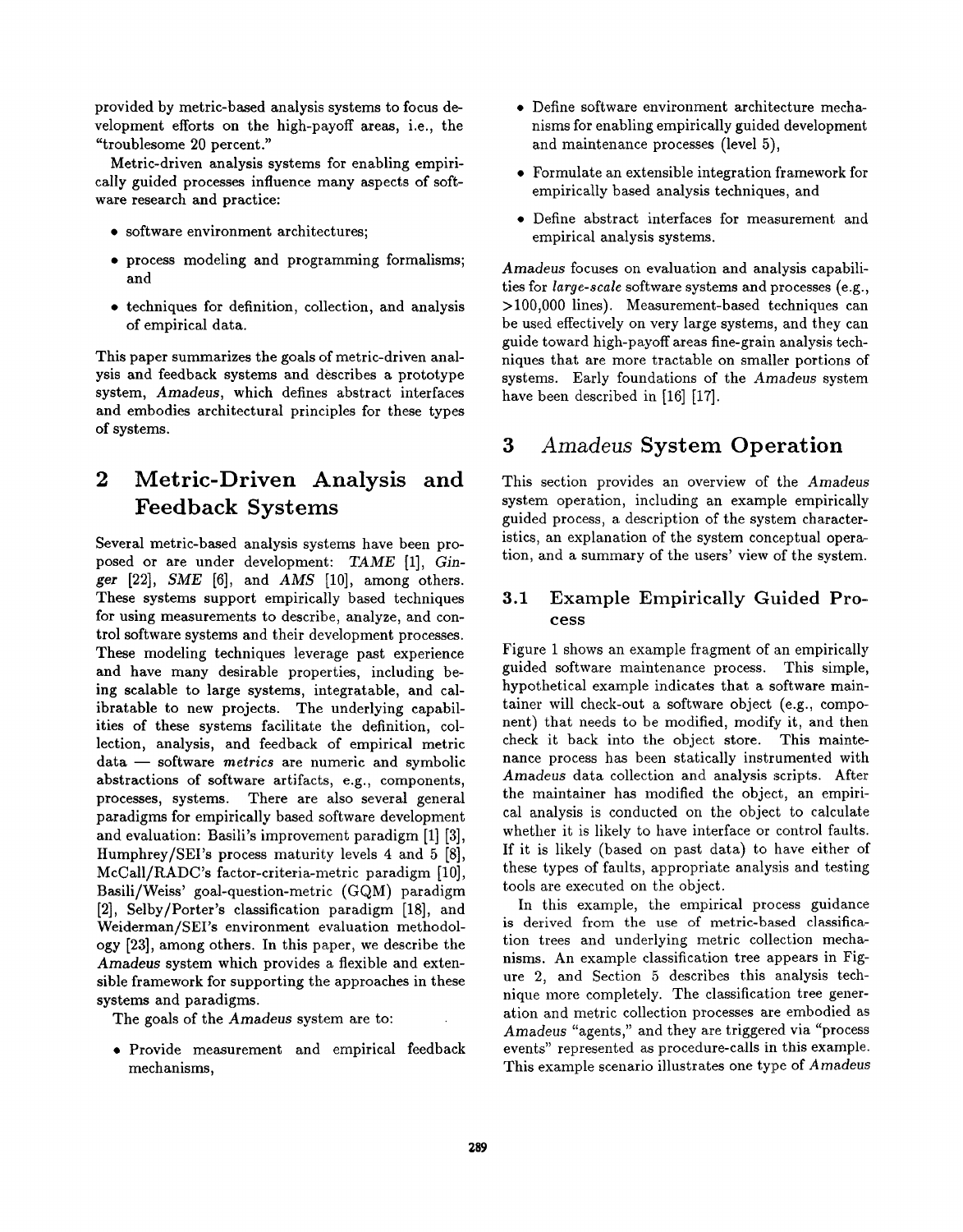#### begin

. . .

```
- – as part of a software maintenance activity, a maintainer decides that
           -- object_i in system<sub>k</sub> needs to be modified
           -- object_i is checked out from the object store
check_out (object_i, system_k);-- maintainer modifies object_i-- tools generate metric-based classification trees for identifying components
           -- likely to have interface faults or control faults
classification_tree interface_faults, k :=generate_classification_tree ( "interface_faults", system_k, metric\_data_k, calization\_parameters;
classification\_tree_{control\_faults, k} :=generate_classification_tree ("control_faults", systemk, metric_datak, calibration_parameters);
           - tools collect the metric data on object<sub>i</sub> required by the classification trees
metric\_data_k :=collect_metric_data ( classification_tree _{interface\_tauits. k}, object_i, system<sub>k</sub>, metric_data<sub>k</sub>);
metric\_data_k :=collect_metric_data ( classification\_tree_{control\_faults, k}, object_i, system_k, metric_datak);
           -- metric-based classification trees guide tool and technique application
if apply_classification_tree ( classification\_tree _{interface\_faults,~k} , object_i,~metric\_data_k)> prob<sub>i</sub>then
            -- apply to object_i the analysis and testing tools designed
           - - to detect or isolate interface faults
if apply-classification_tree ( classification\_tree _{control\_ faults,~k} , object_i,~metric\_data_k)> prob_mthen
            - apply to object_i the analysis and testing tools designed
           -- to detect or isolate control faults
           -- object_i is checked back into the object store
```
check\_in  $(object_i, system_k);$ 

. . . end

fi

fi

Figure 1: Example fragment of empirically guided process that uses classification analysis and a straightforward branching form of feedback.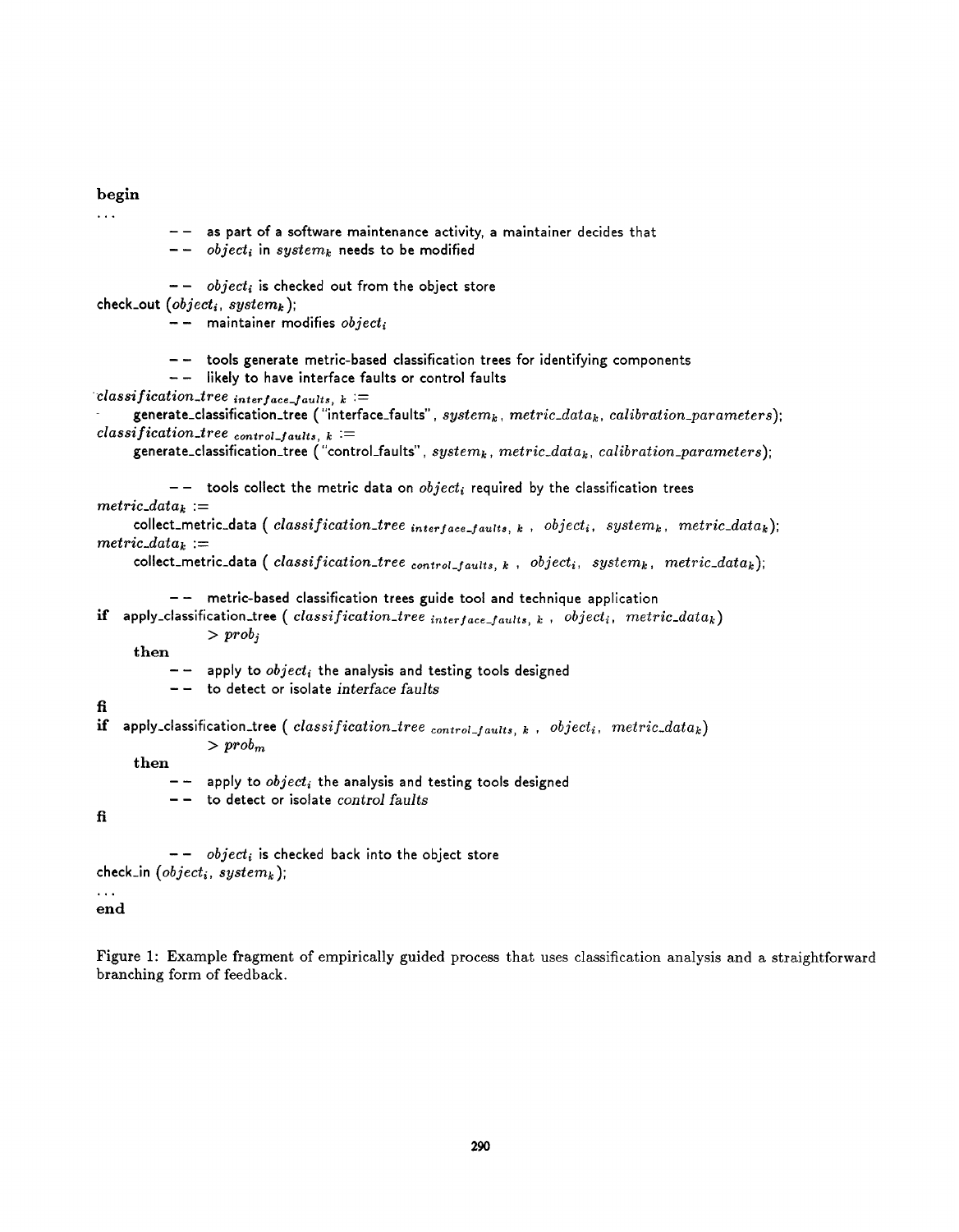

 $"+'" = Classified as likely to have interface faults$ 

 $'' -'' =$  Classified as unlikely to have interface faults

Figure 2: Example (hypothetical) metric-based classification tree. There is one metric at each diamond-shaped decision node. Each decision outcome corresponds to <sup>a</sup> range of possible metric values. Leaf nodes indicate whether or not an object is likely to have some property, such as high error-proneness or errors in a certain class.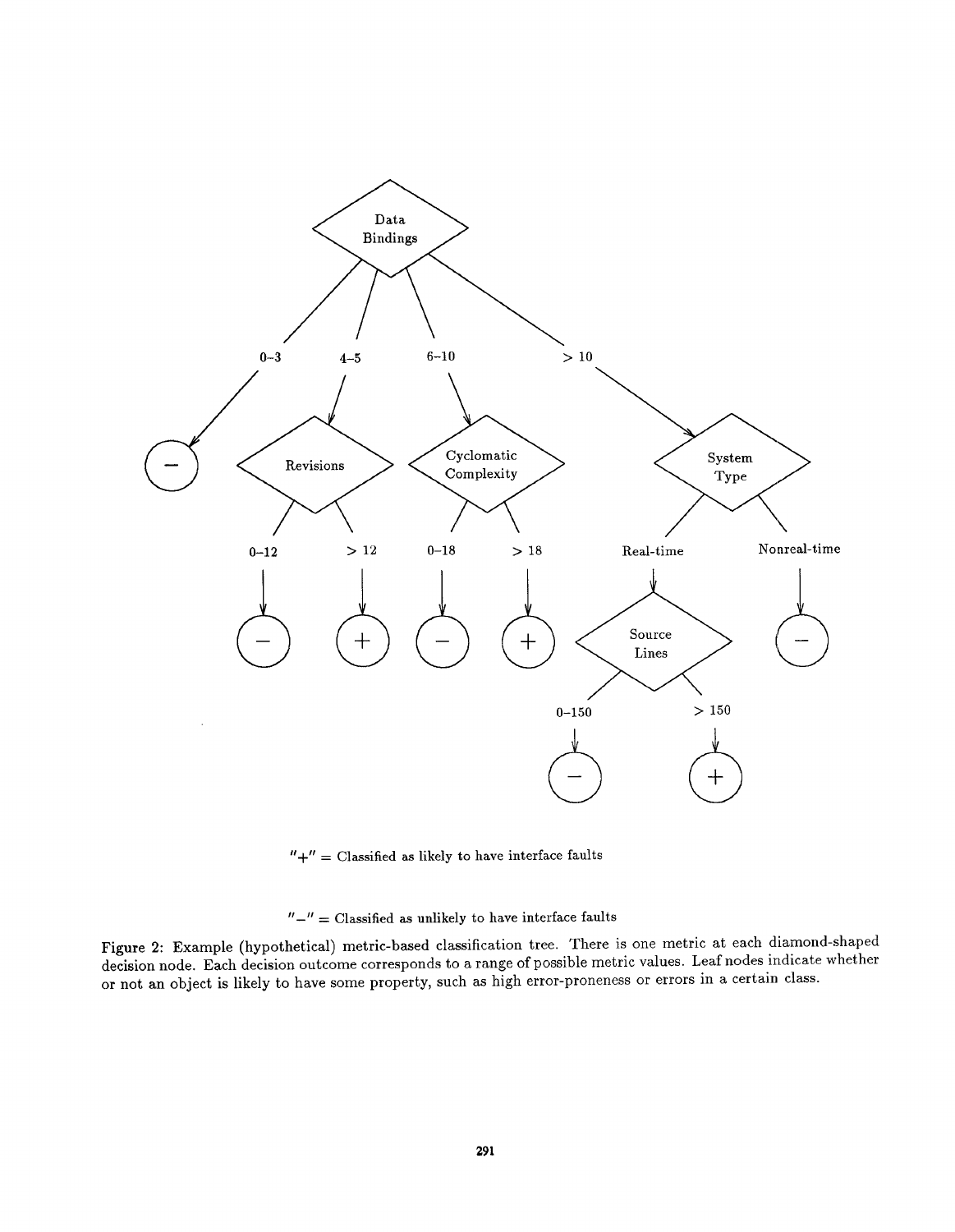event, a statically interpreted process event, and the following sections explain a more comprehensive view of the system.

#### 3.2 System Characteristics

The Amadeus system provides an interactive script language that encapsulates environment mechanisms for static and dynamic interpretation of process events, object state changes, and calendar time abstractions. These three event types can be combined to form compound events, e.g., object changes and time abstractions can be combined in an event defined as "every time an object changes but no more frequently than daily." The system is composed of software environment architecture components, such as event monitors, data integration frameworks, and a language interpreter, as well as capabilities for specifying empirical analyses, collecting the underlying data, and feeding the results back into development processes. The Amadeus system embodies:

- $\bullet$  scalable, calibratable, empirically based evalu tion and analysis,
- $\bullet$  triggering based on events from process model or program executions, object state changes, or calendar time abstractions,
- $\bullet\,$  static or dynamic event interpreta
- separation of event and agent specificat
- $\bullet$  transparent, concurrent data collection, and
- low entry barrier through script reuse.

The Amadeus system can provide services to several different types of users. Software developers may use the system to localize components likely to be errorprone or to identify components likely to be reusable. Project managers may use the system to monitor human resource expenditure or system progress. Analysts and experimenters may use the system to compare the effectiveness of different processes or tools or to generate error frequency profiles.

#### 3.3 System Conceptual Operation

The conceptual operation of the Amadeus system appears in Figure 3. This is a complicated figure but it summarizes many system characteristics and interactions. A software developer or analyst activates Amadeus scripts that monitor events from process model/program executions, object state changes, and system clock abstractions [see upper right of Figure 3].

These events trigger user-specifiable "agents" (embodied as processes) that analyze the state of the environment and its constituent processes and objects [see far left of Figure 3]. These agents collect, analyze, integrate, or display data, but may also be used for other purposes such as process coordination. Process programs or human users may interactively query the collected information for guidance about how the data affect the continued execution of processes [see upper left of Figure 3]. The collected information is used to guide and adapt processes and, for example, to focus tool application on high-payoff areas. The measurement and empirical guidance capabilities enable "managed" and "optimizing" (level 4 and 5) processes. The reusable scripts enable the system to provide users with a low entry barrier.

Amadeus separates event specification from agent specification, which allows users the option of deferring the specification of agents corresponding to events until after process execution has commenced. In Figure 3, static interpretation is depicted on the left half and dynamic interpretation is on the lower right. A user specifies the conditions for an event to occur (based on either process, object, or clock representations) and then either specifies a corresponding agent or leaves it unspecified (which becomes the null agent). If a corresponding agent is specified, it can be interpreted statically and incorporated directly into the process, object, or clock representation (as was done in Figure 1). Whether or not an agent has already been specified, additional agents may be specified either before, during, or after the execution of a process. Amadeus dynamically interprets agents specified during process execution. So when an event occurs, multiple agents may be triggered some of which may have been specified after the commencement of the process execution. This capability is especially important for long-running processes that may need to be changed while they are executing, because the appropriate agents will often not be able to be foreseen until the process is underway.

#### 3.4 Users' View of the System

An Amadeus user interacts with the user-customizable goal palette that provides a concise summary of the analysis processes and services available. A user may select a particular analysis process, such as one for classification, interconnectivity, sensitivity, or descriptive analysis. The system displays and executes the process, and it guides a user through the technique. See Section 5 for a description of classification and interconnectivity analysis. The processes selected from the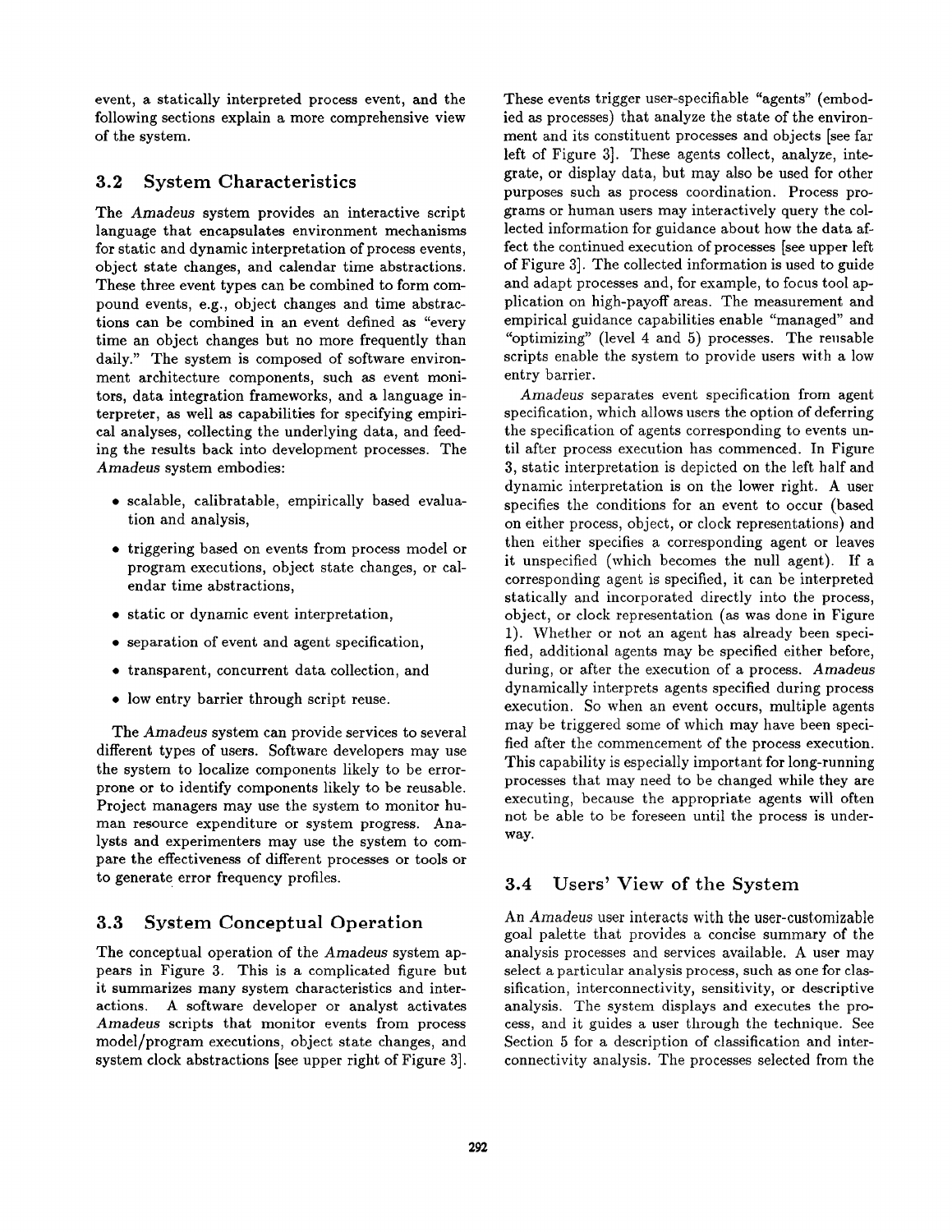

Figure 3: Conceptual operation of the Amadeus metric-driven analysis and feedback system.

goal palette coordinate the activation of scripts and tools that collect the necessary data, integrate it, and feed the resulting empirical guidance back into development processes. Measurement tools are examples of agents that may be triggered by various scripts that monitor events from process, objects, and clocks (see Figure 3). Advanced users can directly access some constituent tools to experiment with specialized needs, define defaults, etc. The functions for managing scripts include browsing existing scripts, creating new ones, and showing those that have been activated. Users may also add new capabilities to the system and invoke assistance features.

### 4 Amadeus System Architecture

The conceptual architecture of the Amadeus system appears in Figure 4. The centerpiece of the system is a pro-active server, which interprets scripts and coordinates event monitoring and agent activation. Multiple servers can be running at one time, according to functional specialization or workload. The collected data is persistent across projects, and various transformation tools access and modify the data. Extensible data-integration frameworks, which are represented as trees and networks, are defined that enable the integration of symbolic and numeric data from any source (e.g., products, processes, personnel). The desirable properties of attribute integration frameworks are being scalable, automatable, and extensible — both treeand network-based frameworks possess these proper-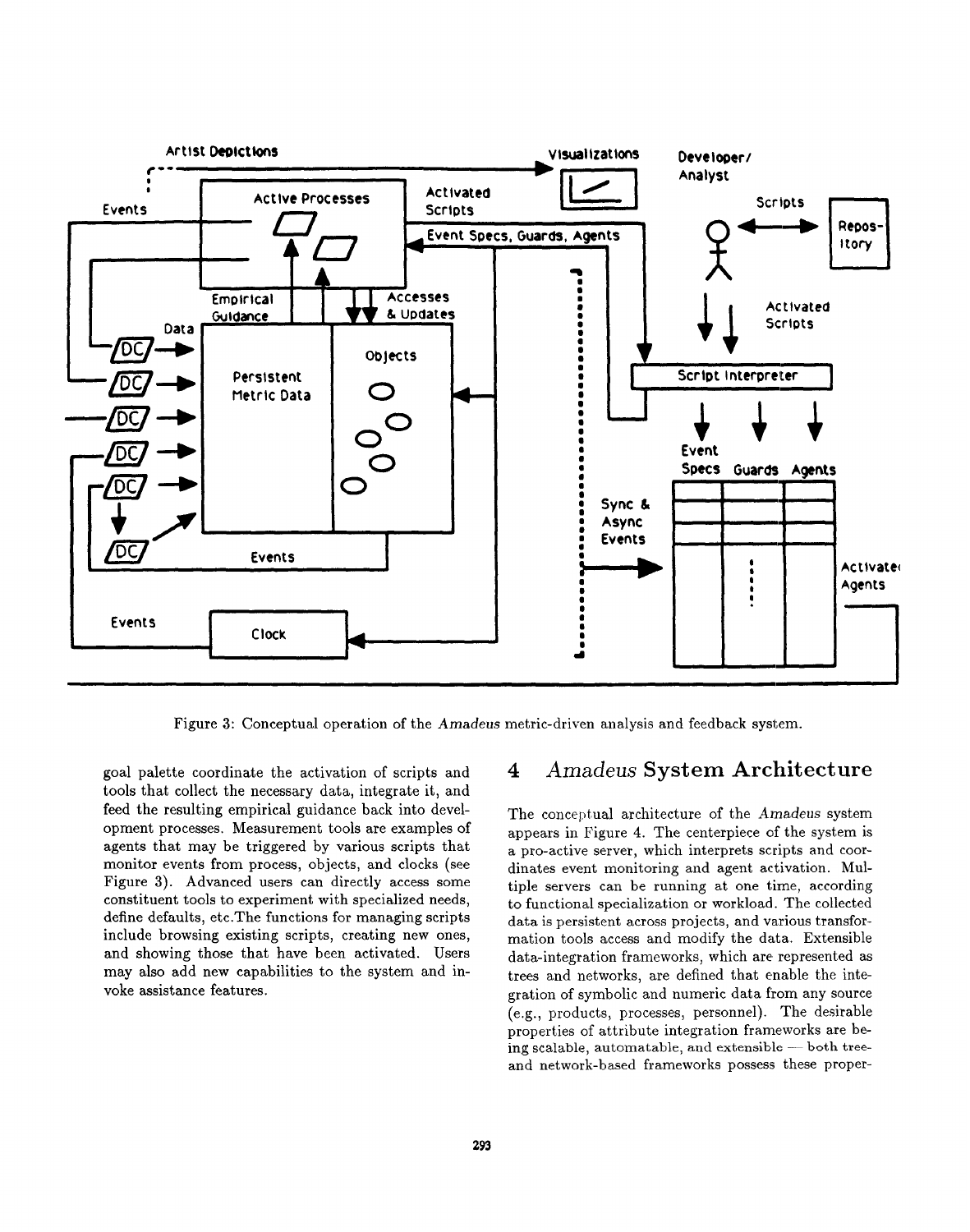

|        |     | Scripts = Condition-action pairs. Conditions: event-based, object-based, or |
|--------|-----|-----------------------------------------------------------------------------|
|        |     | time-based. Actions: processes or tools.                                    |
| Server | $=$ | Pro-active server interprets scripts, delegates dynamic collection          |
|        |     | to individual EC's, and coordinates analysis across multiple EC's.          |
|        |     | Server is PPL, UIMS, and OM independent.                                    |
| EC.    |     | Evaluation component and monitor in active agent. EC is                     |
|        |     | PPL, UIMS, and OM dependent.                                                |
|        |     |                                                                             |

Figure 4: Conceptual architecture of the Amadeus metric-driven analysis and feedback system. PPL is "process programming language," UIMS is "user interface management system," and OM is "object manager."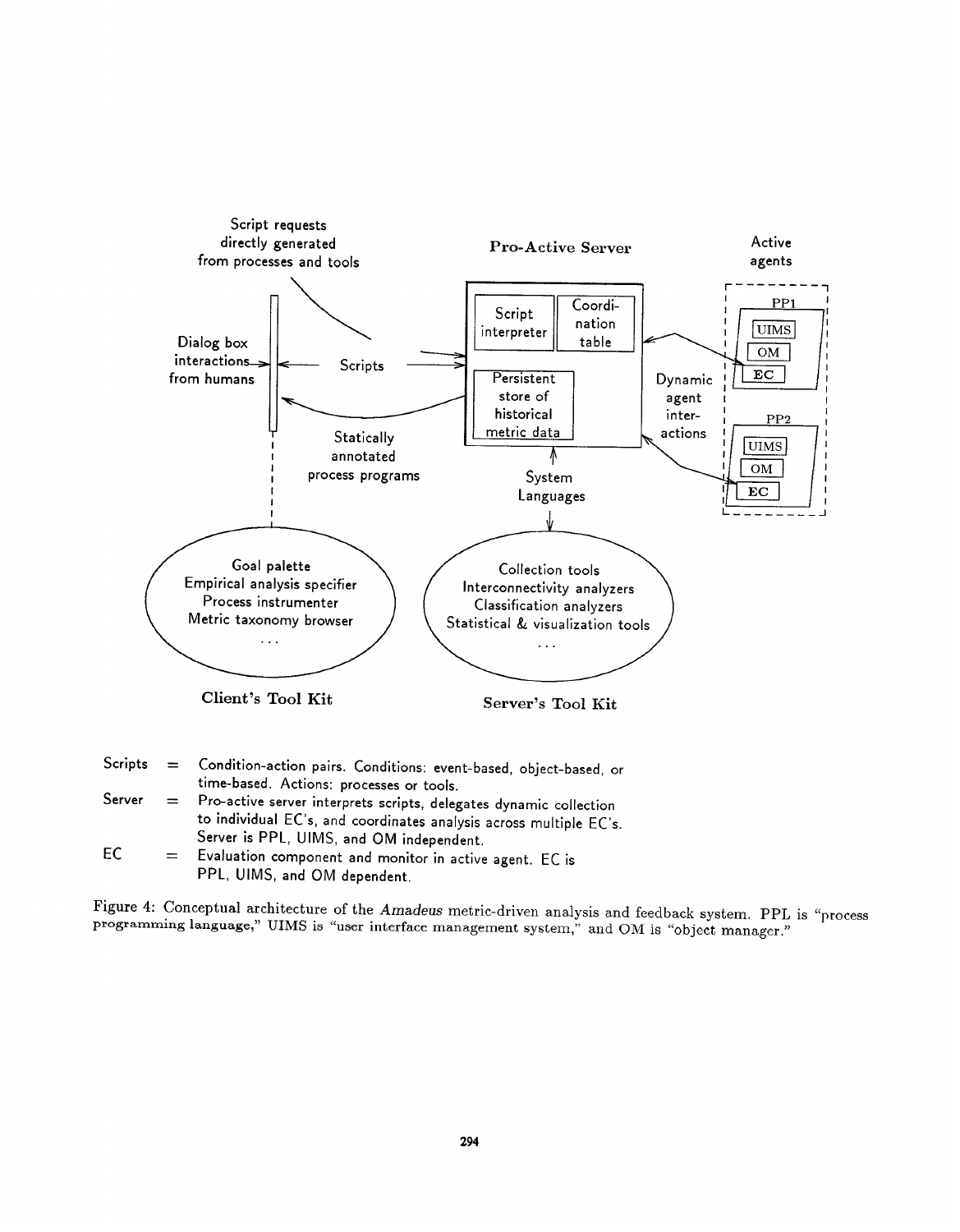ties. Scripts may be defined and activated by human users or they may originate directly from processes or tools. Since a common script language is used to represent these requests, the server's script interpreter does not care if a request is from a human, a process, or another server. This symmetry of interaction results in increased flexibility and interoperability. The classification process mentioned in Section 3.4 is an example process that would generate script requests.

The "client toolkit" and "server toolkit" in Figure 4 are both extensible collections of system capabilities. Users can add particular data specification, collection, analysis, and feedback tools to these toolkits. The client toolkit contains capabilities that human users may access directly, and these tools are primarily for assistance in the script definition and management processes. The server toolkit contains capabilities that are used by the server as part of script interpretation.

The Amadeus system is integrated with the Arcadia software environment architecture [21]. Amadeus leverages the process interpretation [20], object triggering [7], and graphical depiction [24] components in Arcadia.

## 5 Support for Empirically Based Analysis Techniques

Amadeus scripts encapsulate data collection, analysis, and display techniques and define when they should be executed (see Figures 3 and 4). One of the goals of the system is to allow users the flexibility of specifying agents appropriate for their particular goals and circumstances. It is important for evaluation and feedback systems to be extensible in terms of allowing users to add new techniques to the system. Amadeus provides an extensible framework for adding new empirically based analysis techniques, which is represented as the server's toolkit in Figure 4. In order to validate the framework, we are populating it with techniques that we are developing as part of the project and ones developed externally. The following sections describe two techniques that we are developing: classification analysis and interconnectivity analysis.

### 5.1 Classification Analysis

According to the "80:20 rule," 20 percent of a software system is responsible for 80 percent of its errors, costs, and rework. We are developing classification analysis techniques for identifying the high-risk components (i.e., the "troublesome 20 percent") throughout the lifecycle [18]. These techniques classify software components according to their likelihood, based on past systems, of having user-specified properties such as high error-proneness, certain types of errors, or high development effort. Developers can define their own "target classes" of components to identify, based on their particular goals and constraints. 'The classification models are scalable, extensible, automatable, and calibratable, and they serve as a framework for integrating symbolic and numeric information from software products, processes, and personnel.

We conducted extensive validation studies using tree- and network-based classification models on NASA [18] and Hughes system data [19]. An example treebased classification model appears in Figure 2. We defined a classification methodology [11] and developed distribution-sensitive data partition methods [12].

### 5.2 Interconnectivity Analysis

The interconnections among software components constitute a central feature of system structure. We are developing interconnectivity analysis techniques for characterizing, evaluating, and visualizing system structure and its evolution [14]. Interconnectivity analysis methods facilitate the understanding of complex component interrelationships in large-scale systems and enable developers to evaluate potential modifications. The analysis technique incorporates multiple interconnection criteria, calculates the interconnections automatically, and derives multiple views of system structure and its evolution. The technique is scalable to large systems and can be used, for example, to localize error-prone structure and to evaluate system flexibility. An example hierarchical system view derived from component interconnections appears in Figure 5.

We applied the interconnectivity analysis technique in validation studies where it detected the most errorprone  $(7:1)$  parts of a 148,000-line system [15]. We analyzed the component interconnections through nonlocal data objects to characterize flexible and inflexible sub-structures in existing systems, using concepts such as "producer" and "consumer" components (which define and reference non-local data values, respectively). Our assertion is that appropriate system structure, in terms of interconnectivity measures, is a necessary but not sufficient condition for system flexibility. This application of interconnectivity analysis can be viewed as "proving a small theorem about a large program" (i.e., showing the presense or absence of system substructures known to be flexible or inflexible), as opposed to the research theme of "proving a large theorem about a small program" (e.g., proving correctness of a GCD algorithm).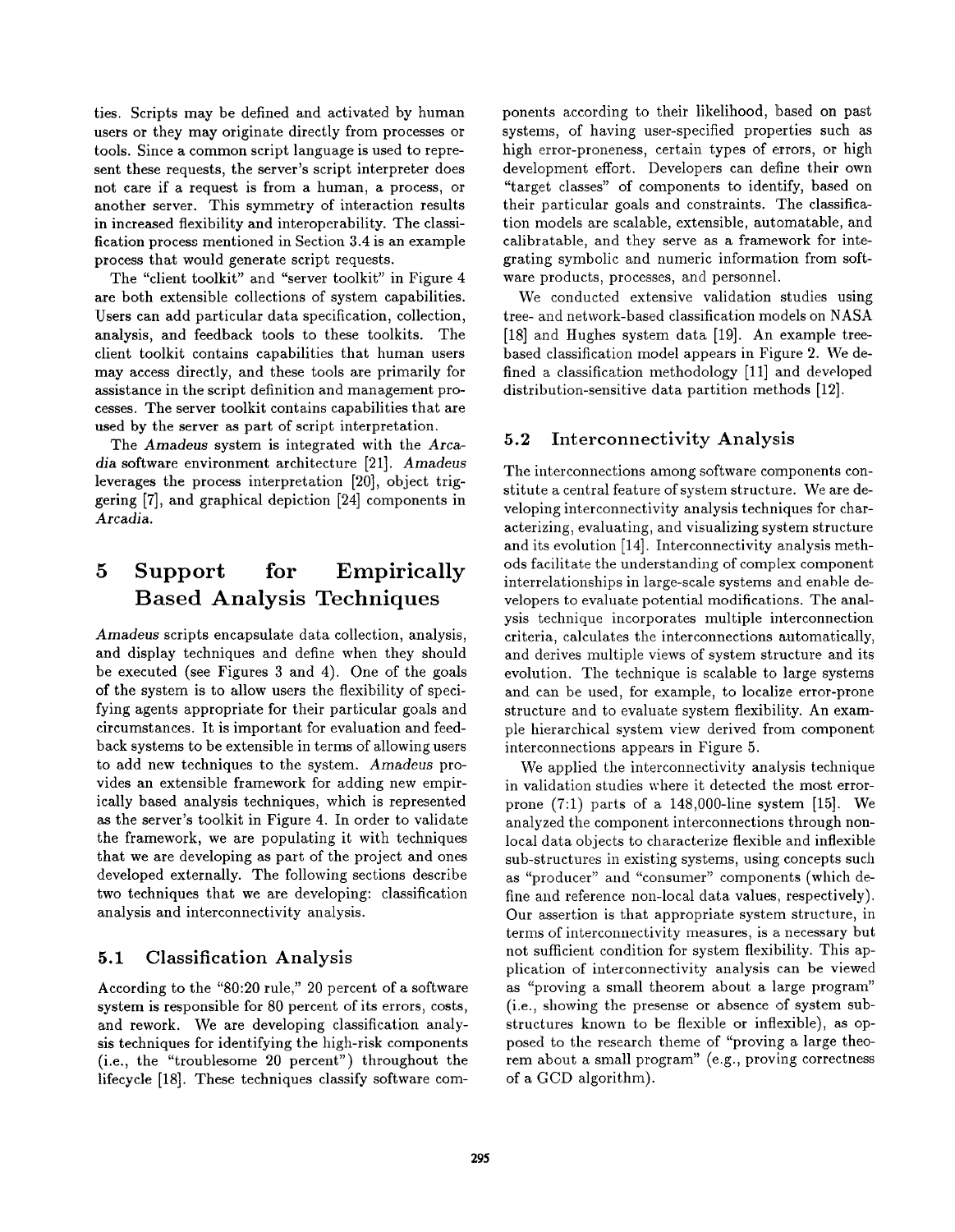

Figure 5: Example hierarchical system view derived from component interconnectivity analysis. Routines (e.g., procedures, functions) are denoted by  $p_i$ , and clusters are denoted by circles. The smaller clusters are relatively tighter in terms of degree of interconnection (and form earlier), while the larger clusters are relatively looser (and form later). The clusters define a system hierarchy in the form of a tree: the smaller clusters at the leaf nodes and the largest cluster at the root node.

#### 5.3 External Tools

Empirically based analysis techniques from other research organizations, including USC, University of Maryland, Virginia Tech, and TRW, may also be integrated into Amadeus. Incorporating these tools into the Amadeus system validates its extensibility and enables synergistic interaction among techniques.

### 6 Development Status

Validation studies showed that Amadeus' empirical guidance features correctly categorized 89.6% of the components on the average, according to whether or not they were within a particular target class (such as having high errors or high development effort) [18] [9]. The guidance had 79.5% consistency and 69.1% completeness on the average, which are measures of the intersection between the set of components predicted to be within the target class and those actually within it.

Amadeus has a broad spectrum of applications, including system evaluation and improvement, process guidance, software understanding, and experimentation. An initial version of Amadeus is up and running. Several organizations have already committed to or expressed serious interest in using all or part of it.

### 7 Conclusions

An important goal in our work is to develop a framework that supports multiple empirical evaluation and feedback paradigms, such as Basili's improvement paradigm, Humphrey/SEI's process maturity levels 4 and 5, McCall/RADC's factor-criteria-metric paradigm, Basili/Weiss' goal-question-metric (GQM) paradigm, Selby/Porter's classification paradigm, and Weiderman/SEI's environment evaluation methodology, among others. Our examination and analysis of these paradigms led to the identification of many underlying principles for metric-driven analysis and feedback systems.

These architectural principles are embodied in the Amadeus system. One principle, for example, is that the three types of events that Amadeus supports  $$ process events, object state changes, and calendar time abstractions — are sufficient to provide a representative basis for monitoring and analysis of software projects and systems. Another principle is that developers need the flexibility of separating the specification of events from the specification of actions that should be taken when those events occur. These actions should be user-specifiable so that they reflect the particular user's goals and circumstances. Also, these systems should provide extensible frameworks for integrating numeric and symbolic data, which enables the analysis of a wide spectrum of data from products, processes, and personnel. Amadeus serves as an extensible integration framework for empirically based analysis techniques, and therefore, it should be viewed as a complementary project to these other systems and paradigms.

We have outlined architectural principles and abstract interfaces for metric-driven analysis and feedback systems. In order to refine these principles and demonstrate their feasibility and merit, a prototype system, called Amadeus, has been built based on them. The Amadeus system can be viewed as providing a set of services that enable empirically guided software development and maintenance. The results from the initial version of Amadeus have convinced us that it provides a good foundation for further research. For example, we propose the expansion of the script repository to support a wide spectrum of data analysis and feedback templates. We also need to limit the operating system dependence and to plan for a reimplementation on top of Mach [13]. We plan to investigate the use of Amadeus as a general process modeling/programming and coordination system, as opposed to serving as primarily a measurement and analysis system.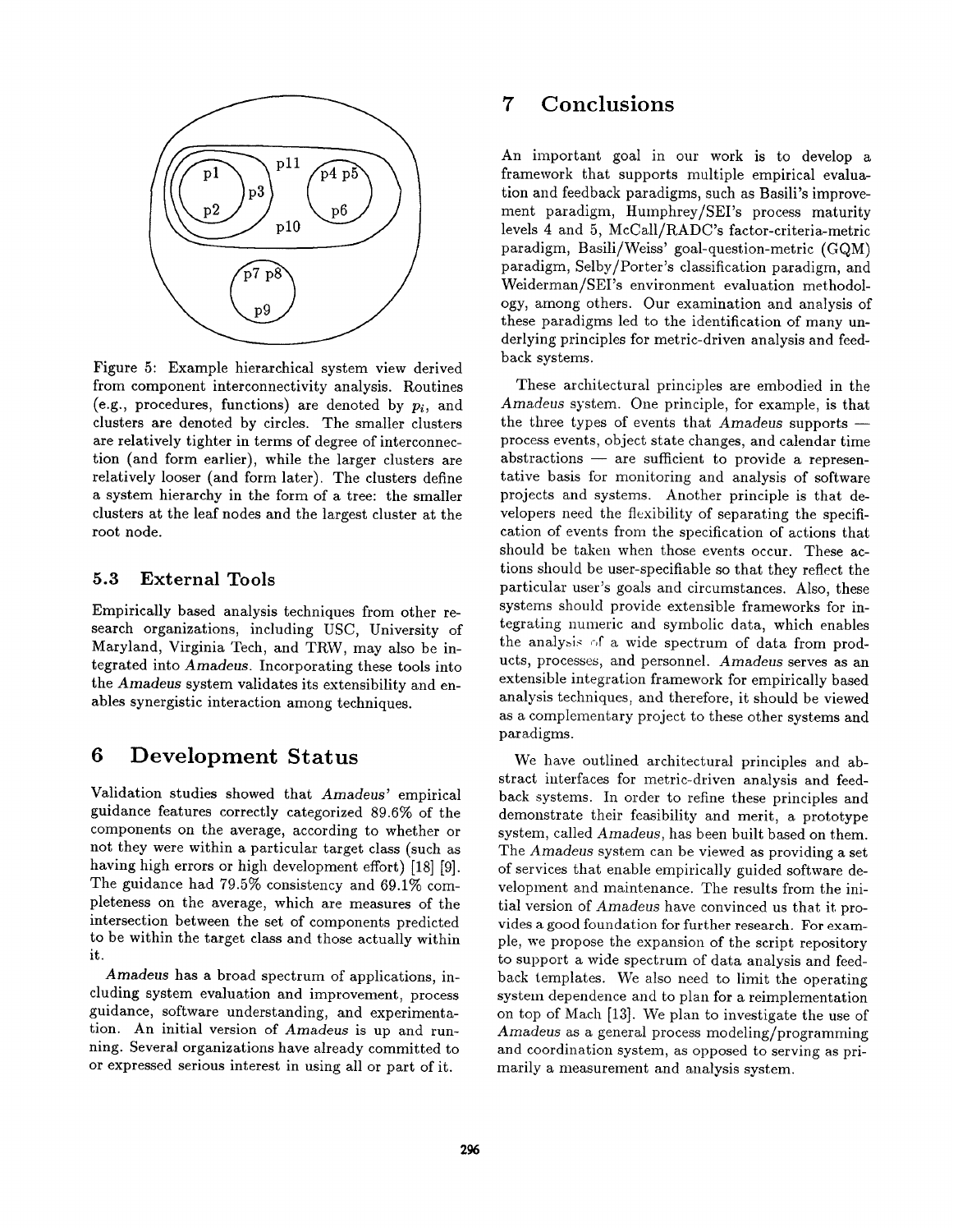### 8 Acknowledgements

The authors are grateful to many persons who assisted in the design and development of Amadeus: Ken Anderson, Tom Asouksamlane, Jose Duarte, Dennis Heimbigner, Greg James, Kent Madsen, Lee Osterweil, Allyn Randall, Debra Richardson, Craig Snider, Richard Taylor, and Harry Yessayan. The authors are also grateful to the many collaborators in the Arcadia project.

### References

- [1] V. R. Basili and H. D. Rombach. The TAME project: Towards improvement-oriented software environments. IEEE Trans. Software Engr., SE-14(6):758-773, June 1988.
- $[2]$  V. R. Basili and D. M. Weiss.  $\,$  A method ogy for collecting valid software engineering data. IEEE Transactions on Sofiware Engineering, SE-10(6):728-738, November 1984.
- [3] Victor R. Basili. Quantitative evaluation of software methodology. In Proceedings of the First Pan Pacific Computer Conference, Melbourne, Australia, September 1985.
- [4] B. W. Boehm and P. N. Papaccio. Understa ing and controlling software costs. IEEE Transactions on Software Engineering, SE-14 (10):1462– 1477, October 1988.
- [5] Barry Boehm. Industrial software metrics top 10 list. IEEE Software, 4(5):84-85, September 1987.
- [6] W. Decker and J. Valett. Software managem environment (SME) concepts and architecture. Technical Report SEL-89-003, NASA Goddard, Greenbelt, Maryland, August 1989.
- [7] D. Heimbigner. Triton reference manual. Arcadia technical report, University of Colorado, 1990.
- $[8]$  W. S. Humphrey. Characterizing the softwa process: A maturity framework. IEEE Software, 5(2):73-79, March 1988.
- [9] R. Kent Madsen and Richard W. Selby. Metr driven classification networks for identifying highrisk software components. In Proceedings of the International Conference on Applications of Software Measurement, San Diego, CA, November 1990.
- $[10]$  J. A. McCall, P. Richards, and G. Walters. Fac tors in software quality. Technical Report RADC-TR-77-369, Rome Air Development Center, Griffiss Air Force Base, NY, November 1977.
- [11] Adam A. Porter and Richard W. Selby. Empi cally guided software development using metricbased classification trees. IEEE Software, 7(2):46-54, March 1990.
- [12] Adam A. Porter and Richard W. Selby. Evalua ing techniques for generating metric-based classification trees. Journal of Systems and Software, 12(3):209-218, July 1990.
- [13] Richard F. Rashid. From RIG to Accent to Macl The evolution of a network operating system. In Proceedings of the Fall Joint Computer Conference, pages 1128–1137, November 1986.
- [14] Richard W. Selby. Generating hierarchical system descriptions for software error localization. In Proceedings of the Second Workshop on Sofiware Testing, Analysis, and Verification, pages 89-96, 13anff, Alberta, Canada, July 1988.
- [15] Richard W. Selby and Victor R. Basili. Error localization during software maintenance: Generating hierarchical system descriptions from the source code alone. In Proceedings of the Conference on Soflware Maintenance, Phoenix, AZ, October 1988.
- [16] Richard W. Selby, Greg James, Kent Madsei Joan Mahoney, Adam Porter, and Doug Schmidt. Classification tree analysis using the Amadeus measurement and empirical analysis system. In Proceedings of the Fourteenth Annual Sofiware Engineering Workshop, NASA/GSFC, Greenbelt, MD, November 1989.
- [17] Richard W. Selby, Greg James, Kent Madsel Joan Mahoney, Adam Porter, and IDoug Schmidt. Amadeus, An automated measurement and empirical analysis system: Conceptual architecture overview. Arcadia Technical Report UCI–89–21, University of California, June 1989.
- [18] Richard IV. Selby and Adam A. Porter. I.earning from examples: Generation amd evaluation of decision trees for software resource analysis. IEEE Transactions on Sofiware Engineering, SE-14(12):1743-1757, December 1988.
- [19] Richard W. Selby and Adam A. Porter. Softwa metric classification trees help guide the maintenance of large-scale systems. In *Proceedings of the*